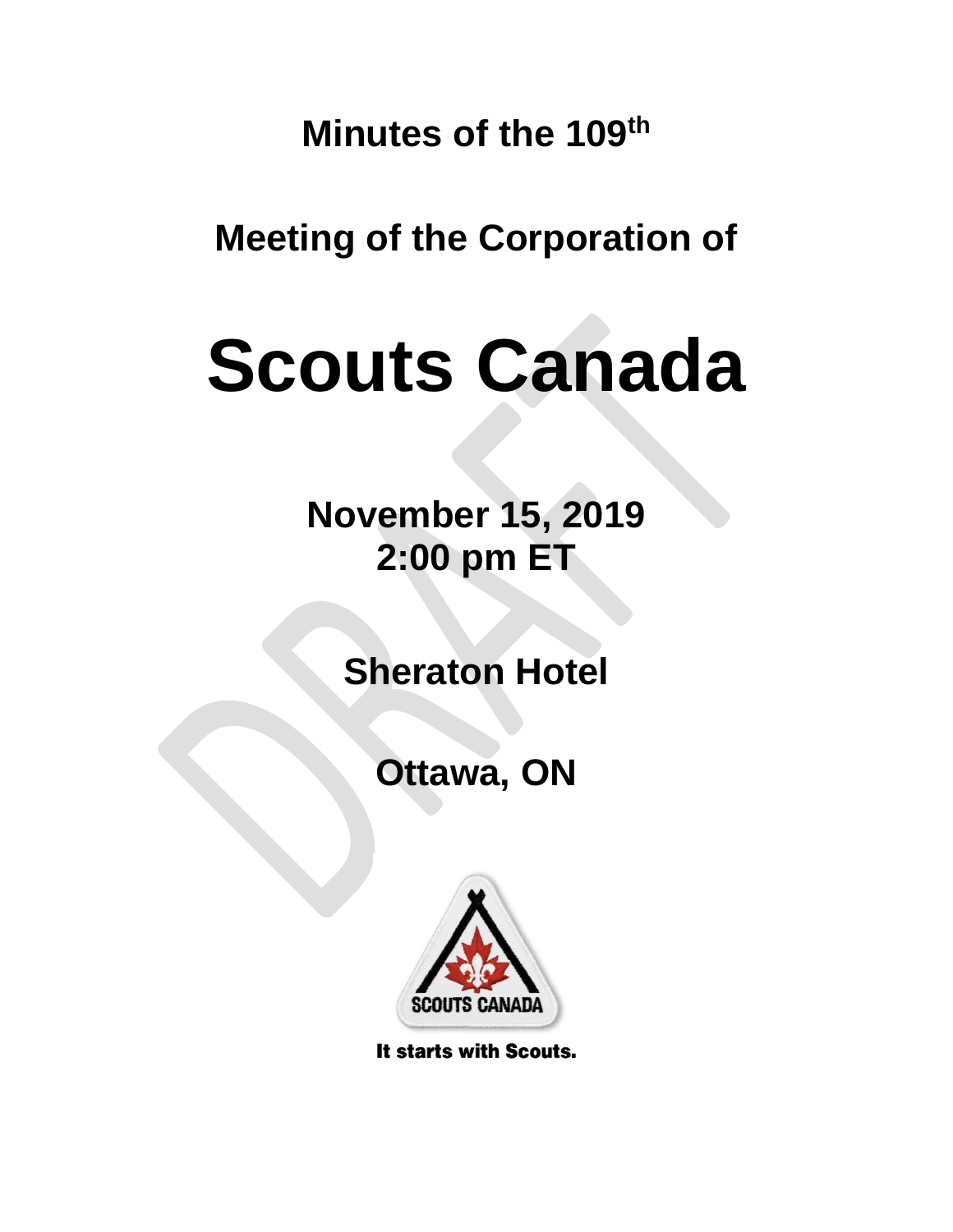## **NO. 1 WELCOME:**

Richard Thomas, Chair of the Board, welcomed the members to the 109<sup>th</sup> meeting of the Corporation of Scouts Canada.

Voting Members were provided with a brief overview of voting instructions before proceeding with the business of the meeting. Returning Officers were identified to those present.

## **NO. 2 INVOCATION AND GONE HOME:**

Robert Craddock, Member of the Board of Governors, read the list of Scouters who had Gone Home during the Scouting year.

# **NO. 3 SPECIAL CORRESPONDENCE AND REGRETS:**

Andrew Price, Executive Commissioner & CEO, informed the members that no special correspondence had been received.

Regrets from Andrew Molson, Craig Kielburger, Dale Hooper, Consiglio Di Nino, Honorary Officers of Scouts Canada

# **NO. 4 APPROVAL OF THE MINUTES:**

Andrew Price, Executive Commissioner & CEO

#### **MOTION:**

**That the Minutes of the 108th Meeting of the Corporation of Scouts Canada on November 17, 2018, as circulated, be approved.**

**Moved: Doug Reid Seconded: Brian Wick Motion Carried**

# **NO. 5 SAFETY MOMENT:**

Jason Gingrich, Council Youth Commissioner for Shining Waters shared a Safety Moment.

# **NO. 6 REPORT FROM BOARD OF GOVERNORS**

Richard Thomas, Chair of the Board, presented a report on behalf of the Board of Governors.

#### **MOTION:**

**Moved that the Report of the Chair of the Board to the Members be accepted.** 

**Moved: Richard Thomas Seconded: Adam Benson Motion Carried**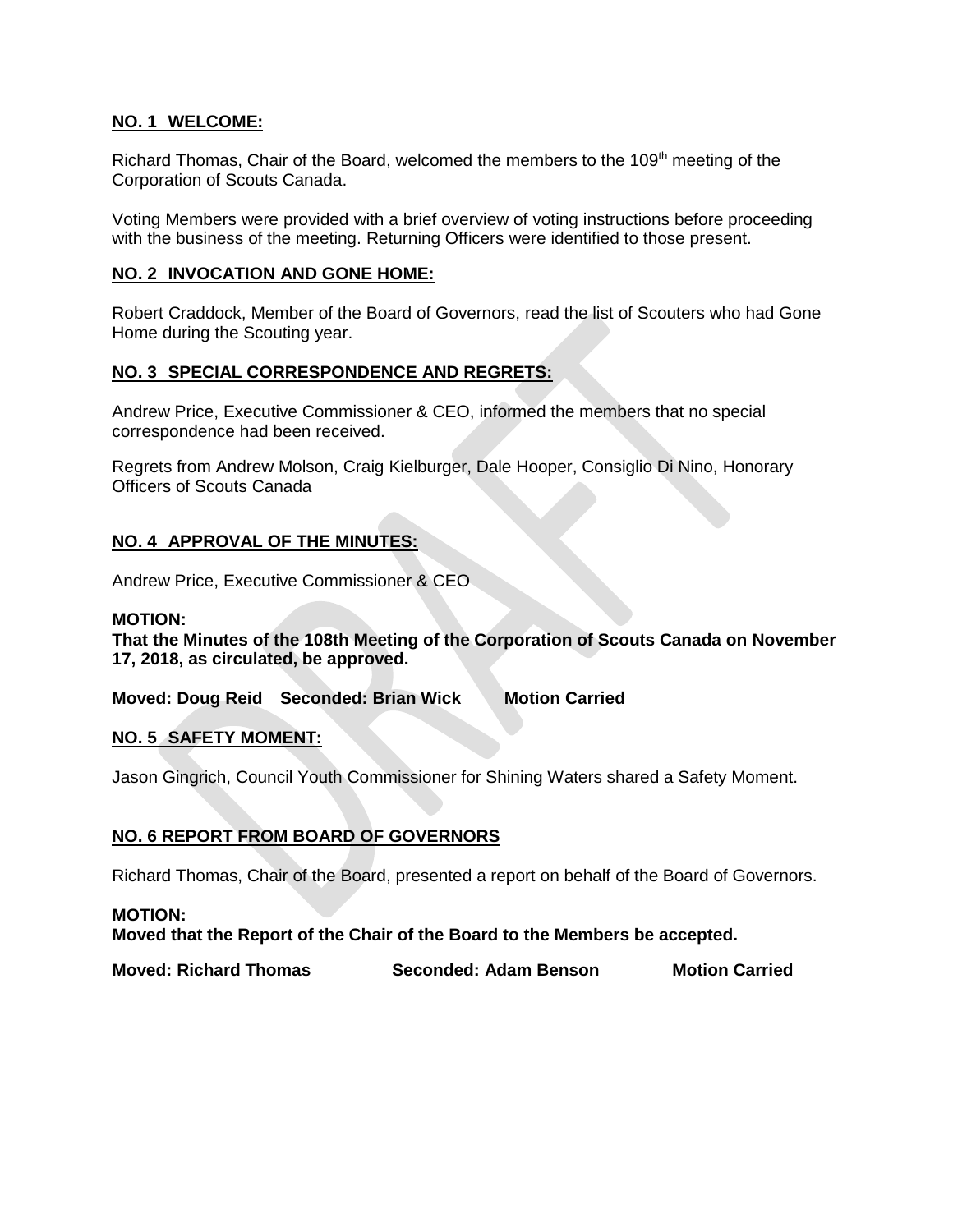# **NO. 7 REPORT FROM THE NATIONAL KEY 3:**

Tim Welch, National Commissioner Annabelle Loder, National Youth Commissioner Andrew Price, Executive Commissioner & CEO

#### **MOTION:**

**Moved that the Report of the National Key 3 to the Members be accepted.** 

**Moved: Neil Milner Seconded: Jeff Sauve Motion Carried**

# **NO. 8 REPORT OF THE NOMINATING COMMITTEE**

Steve Kent, Nominating Committee Member, presented the Report of the Nominating Committee.

### **NO. 9 ELECTIONS OF OFFICERS AND MEMBERS:**

**I would like to move the approval by the Voting Members of the Nominating Committee's recommendation for**

- **Richard Thomas of Toronto ON as Chair of the Board**
- **Adam Benson of Toronto ON as Vice, Chair – Strategic**
- **Kerri Onken of Mission BC as Vice, Chair – Finance**
- **Tim Welch of Ottawa ON as National Commissioner**
- **Annabelle Loder of Ottawa ON as National Youth Commissioner.**

**Moved: Steve Kent Seconded: Brad Farmer Motion Carried**

**I would like to move the approval by the Voting Members of the Nominating Committee's recommendation of Mark Josselyn as the Honourary Legal Counsel, Andrew Price as Executive Commissioner & CEO, and Stephen Kent of Mount Pearl NL as the Past Chair of the Board to be Officers of the Scouts Canada Corporation.** 

**Moved: Steve Kent Seconded: Mike Eybel Motion Carried**

**Consistent with Partners for Canadian Scouting Agreement signed by Scouts Canada on September 21, 2012, I would like to move approval by the Voting Members of the Nominating Committee's recommendation of Jean-Francois Champagne as the representative of l'Association des Scouts du Canada on Scouts Canada's Board of Governors.**

**Moved: Steve Kent Seconded: Kathleen Provost Motion Carried**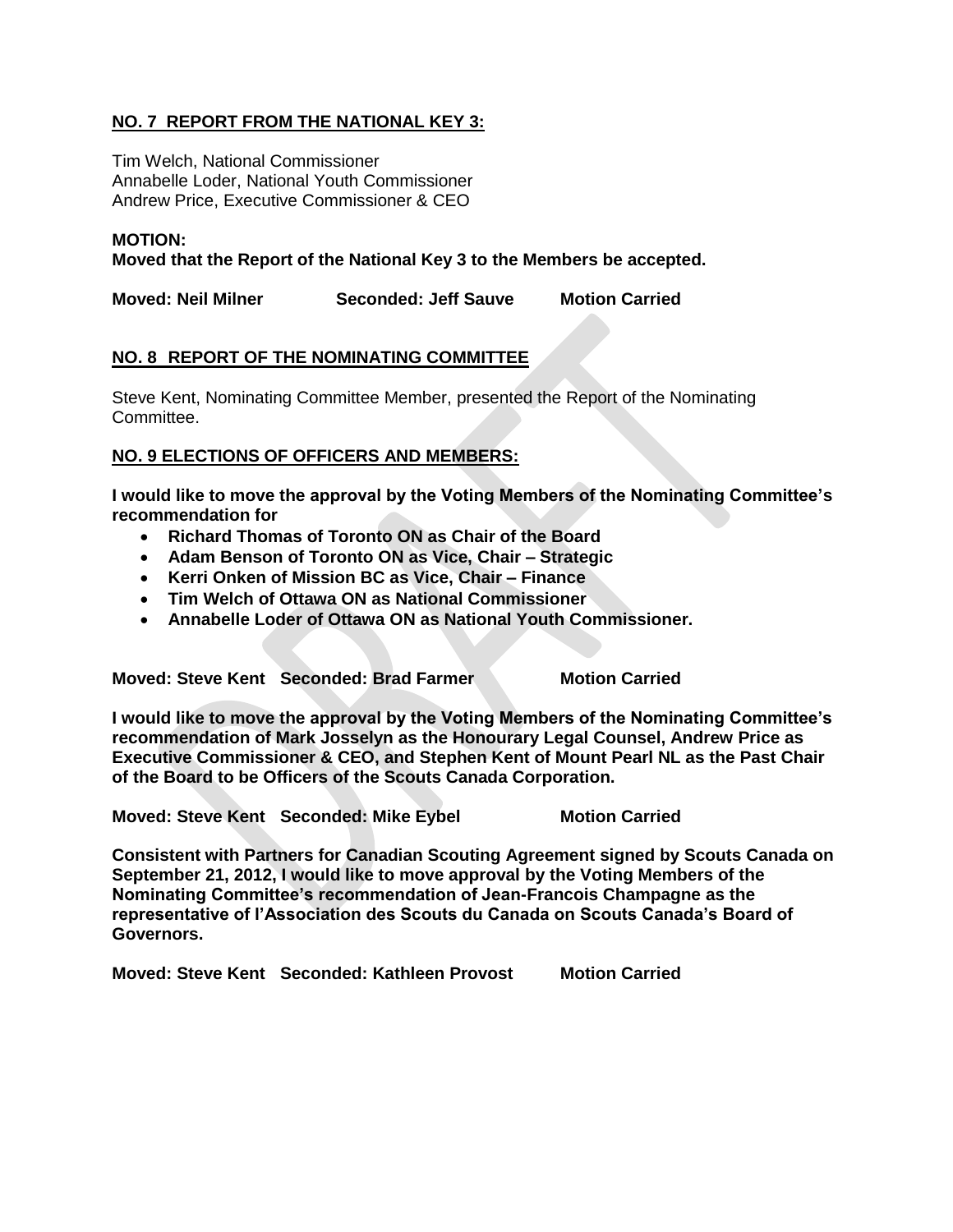**I would like to move the approval by the Voting Members of the Nominating Committee's recommendation for election as Members of the Board of Governors:**

| Andrew Obee               | Oakville, ON      |
|---------------------------|-------------------|
| <b>Audrey Wubbenhorst</b> | Toronto, ON       |
| <b>Brigitta Schuler</b>   | East St. Paul. MB |
| Carlie Tiller             | St. Thomas, ON    |
| Fazilah Shariff           | Calgary, AB       |
| Kathleen Provost          | Antigonish, NS    |
| <b>Robert Craddock</b>    | Calgary, AB       |
| <b>Grant Loyer</b>        | Lillooet, B.C.    |

# **Moved: Steve Kent Seconded: Ethan Coudenys Motion Carried**

**I move the approval by the Voting Members of the Nominating Committee's recommendation respecting the election of the 6 Honorary Officers with voting rights, and the 129 Honorary Members non-voting of the Scouts Canada Corporation.** 

| <b>Moved: Steve Kent</b> | Seconded: Adam Benson | <b>Motion Carried</b> |
|--------------------------|-----------------------|-----------------------|
|--------------------------|-----------------------|-----------------------|

### **NO. 10 SELECTION OF VOTING MEMBERS TO SERVE ON THE NOMINATING COMMITTEE:**

The Chair received the following nominations from the floor: Clinton Christiansen, Ethan Coudneys, Doug Reid, Heather McCraken, Jake Forysth.

Following the counting of the ballots, Laura Jarvis the Elections Officer announced the results of the vote: Doug Reid, Heather McCraken and Clinton Christiansen were elected to the Nominating Committee.

# **NO. 11 MOTIONS PRESENTED TO THE MEMBERS ON BEHALF OF THE BOARD:**

Richard Thomas confirmed there were no motions to be presented to the Members.

# **NO. 12 ADOPTION OF AUDITORS REPORT AND FINANCIAL STATEMENTS:**

Kerri Onken, Vice-Chair Finance

MOTION:

**I move that the Auditor's Report for the Scouts Canada National Operation dated November 5, 2019, be accepted; and that the financial statements of the National Operation of Scouts Canada for the year ending August 31, 2019, be accepted.**

**Moved: Kerri Onken Seconded: Heath Johnson Motion Carried**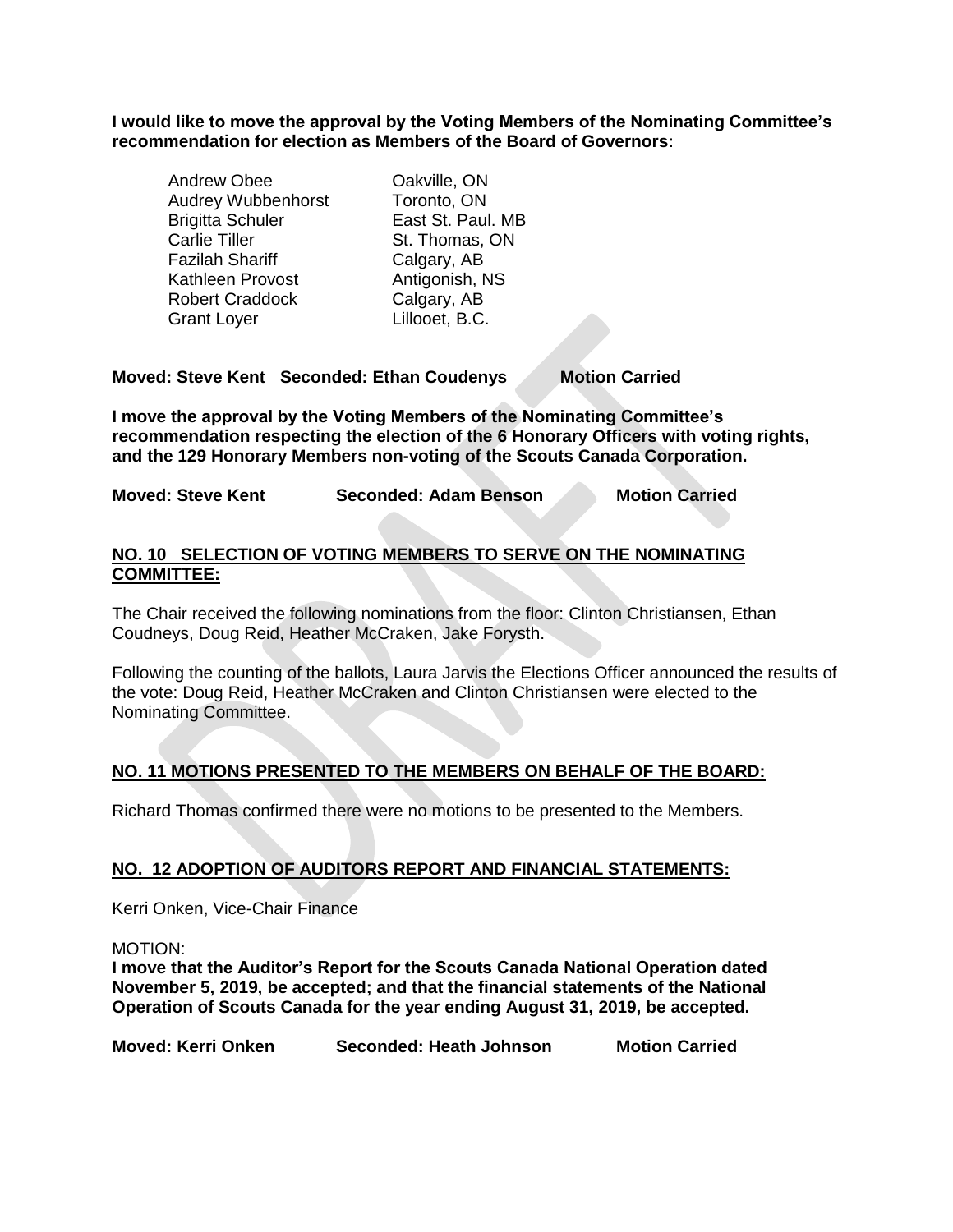# **NO. 13 RECOMMENDATION APPOINTMENT OF AUDITORS FOR 2019/2020:**

Kerri Onken, Vice-Chair Finance

#### **MOTION:**

**Moved that the firm of Kelly Huibers & McNeely be appointed as Auditors for the National Operation for the year ending August 31, 2020.**

**Moved: Kerri Onken Seconded: Brad Farmer Motion Carried**

### **NO. 14 ADOPTION OF THE ANNUAL REPORT YEAR ENDING AUGUST 31, 2019:**

Kerri Onken, Vice-Chair Finance

#### **MOTION:**

**I move that the Annual Report of the National Operation of Scouts Canada for the year ending August 31, 2019, be adopted.**

**Moved: Kerri Onken Seconded: Mike Eybel Motion Carried**

#### **NO. 15 TRIBUTE TO VOLUNTEERS:**

Annabelle Loder, National Youth Commissioner

#### **MOTION:**

**I've been given the distinct honor to pay tribute to our volunteers – these dedicated people who believe in all work and no pay. They are unsung heroes who share their time, talent and energy to inspire and help young people become confident, contributing citizens of Canada. I ask that we take this occasion to recognize and thank them for their contributions to Scouts Canada.**

**Moved: Brad Farmer Seconded: Linda Butler-Dunn Motion Carried**

#### **NO. 16 APPRECIATION TO SPONSORS AND PARTNERS IN SERVING CANADIAN YOUTH:**

Kathleen Provost, Board of Governors Member

**On behalf of Scouts Canada, I would like to extend our sincere and grateful appreciation to all of our Sponsors/Partners across this great nation, who support and dedicate themselves to aiding us to fulfill our Mission to Canadian youth.**

**Moved: Kathleen Provost Seconded: Jake Forsyth Motion Carried**